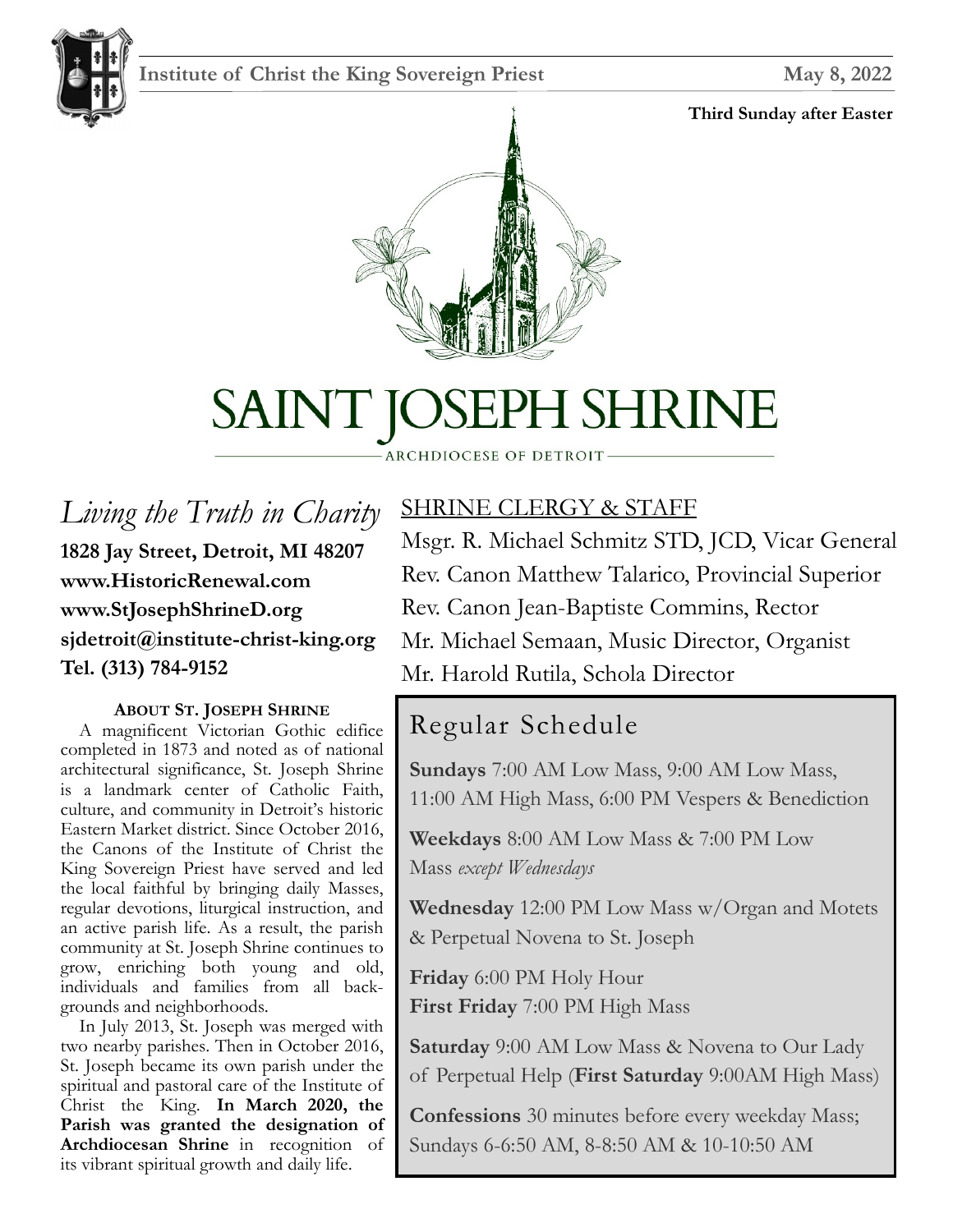| Liturgical Calendar                                                                                                                                                                                                                                                                  | Serv                                                                     |
|--------------------------------------------------------------------------------------------------------------------------------------------------------------------------------------------------------------------------------------------------------------------------------------|--------------------------------------------------------------------------|
| Sunday, May 8, Third after Easter, May Crowning, First Communions<br>7AM Low Mass<br>† Cory Cosier, requested by Ann Bischoff<br>Pro Populo<br>9AM Low Mass w/organ<br>11AM High Mass, May Crowning, Procession<br><b>First Communicants</b><br>6PM Solemn Vespers & Benediction     | Sunday, l<br>after East<br>7AM Lov<br>9AM Lov<br>AC1: Tho<br>AC2: Patr   |
| Monday, May 9, Saint Gregory Nazianzus, Bishop, Confessor & Doctor<br><b>†† Gabriel Mio &amp; Jud Beckwith, requested by Laabs family</b><br>8AM Low Mass<br>7PM Low Mass<br>Allyn & Mark & family, requested by Allyn & Mark<br>Tuesday, May 10, Saint Antonius, Bishop & Confessor | 11AM Hi<br>MC: Eric<br>Thur: Isaa<br>AC1: And<br>AC2: Ted<br>Crucifer: ] |
| John & Tina Melonakos, requested by Emmanuel Melonakos<br>8AM Low Mass                                                                                                                                                                                                               | $\mathit{Usl}$                                                           |
| 7PM Low Mass<br><b>Emily Moll, requested by Jonathan Benefiel</b><br>Wednesday, May 11, Saints Philip & James the Less, Apostles<br>12PM Low Mass & Novena Devotions<br><b>St. Joseph Confraternity</b>                                                                              | Sunday, l<br>after East<br>7AM Lov<br>Kyle Gregor                        |
| Thursday, May 12, Saints Nereus, Achilleus, Pancratius, Martyrs,<br>and Domitilla, Virgin                                                                                                                                                                                            | 9AM Lov<br>- Paul Fer<br>- Brian Ca                                      |
| 8AM Low Mass<br>Glorieta Gurumendi, requested by Ray Babila<br>† Stanley Smigielski, requested by Michael Smigielski<br>7PM Low Mass                                                                                                                                                 | - John Ho<br>- Matt Lar                                                  |
| Friday, May 13, Saint Robert Bellarmine, Bishop, Confessor & Doctor<br>8AM Low Mass                                                                                                                                                                                                  | - Joe Laab<br>11AM Hi                                                    |
| Seth Vazquez-Estrada, requested by Raquel Estrada<br>7PM Low Mass<br>Josephine Marino, requested by Christine Howson                                                                                                                                                                 | - Ismael L<br>- Don Sad<br>- Jonathar                                    |
| Saturday, May 14, Feria, Mass of Our Lady on Saturday<br>9AM Low Mass with Novena Devotions to Our Lady of Perpetual Help<br>Various Intentions, requested by Jerome King                                                                                                            | - Richard<br>- John Ne                                                   |
| Sunday, May 15, Fourth after Easter<br>7AM Low Mass<br><b>Yvette Williamson</b>                                                                                                                                                                                                      |                                                                          |
| 9AM Low Mass w/organ<br><b>Langbeen family, requested by Anthony Langbeen</b>                                                                                                                                                                                                        | Har                                                                      |
| 11AM High Mass<br>Pro Populo                                                                                                                                                                                                                                                         | for Sale i                                                               |
| 6PM Solemn Vespers & Benediction<br>FROM OUR PASTOR, REV. CANON COMMINS                                                                                                                                                                                                              | Purchase a<br>Handmai<br>$C_{+}$ T                                       |

My dear flock,

2 O XQ.

What a successful Gala! Thanks to your generosity, and our many sponsors from all around the city, together we have raised over **\$202,000**! Not only does it make the 2022 Legacy Gala the most successful gala so far, but we also exceeded our goal set for this year.

Your donations will help with some major projects needed in preparation for the Jubilee Year (2022-2023), which commemorates the 150th Anniversary of the dedication of our church.

**Wholeheartedly, THANK YOU !**

#### **<sup>S</sup> <sup>e</sup> rv er <sup>S</sup> <sup>c</sup> he du le**

**Sunday, May 15, Fourth**  ter **7AM Low Mass -** *candidates* **9AM Low Mass** mas Skinner ick Skinner **11AM High Mass** Kash uc Smith lrew Ohotnicky Shaw James Chisholm

#### **Usher Schedule**

**Sunday, May 15, Fourth**  ter **7AM Low Mass** *– Laabs & Kyle Gregory* **9AM Low Mass w/ organ** rini rey wting ngenderfer - Joe Laabs **11AM High Mass** .ebron lowski 1 Benefiel Lewandowski, Jr. llis<sup>.</sup>

#### **Handmaid Veils for Social Hall**

a beautiful veil from *id Veils* and support St. Joseph Shrine. 15% of purchase price donated to the Historic Renewal Campaign.

> **Today! Sunday, May 8th First Communions May Crowning**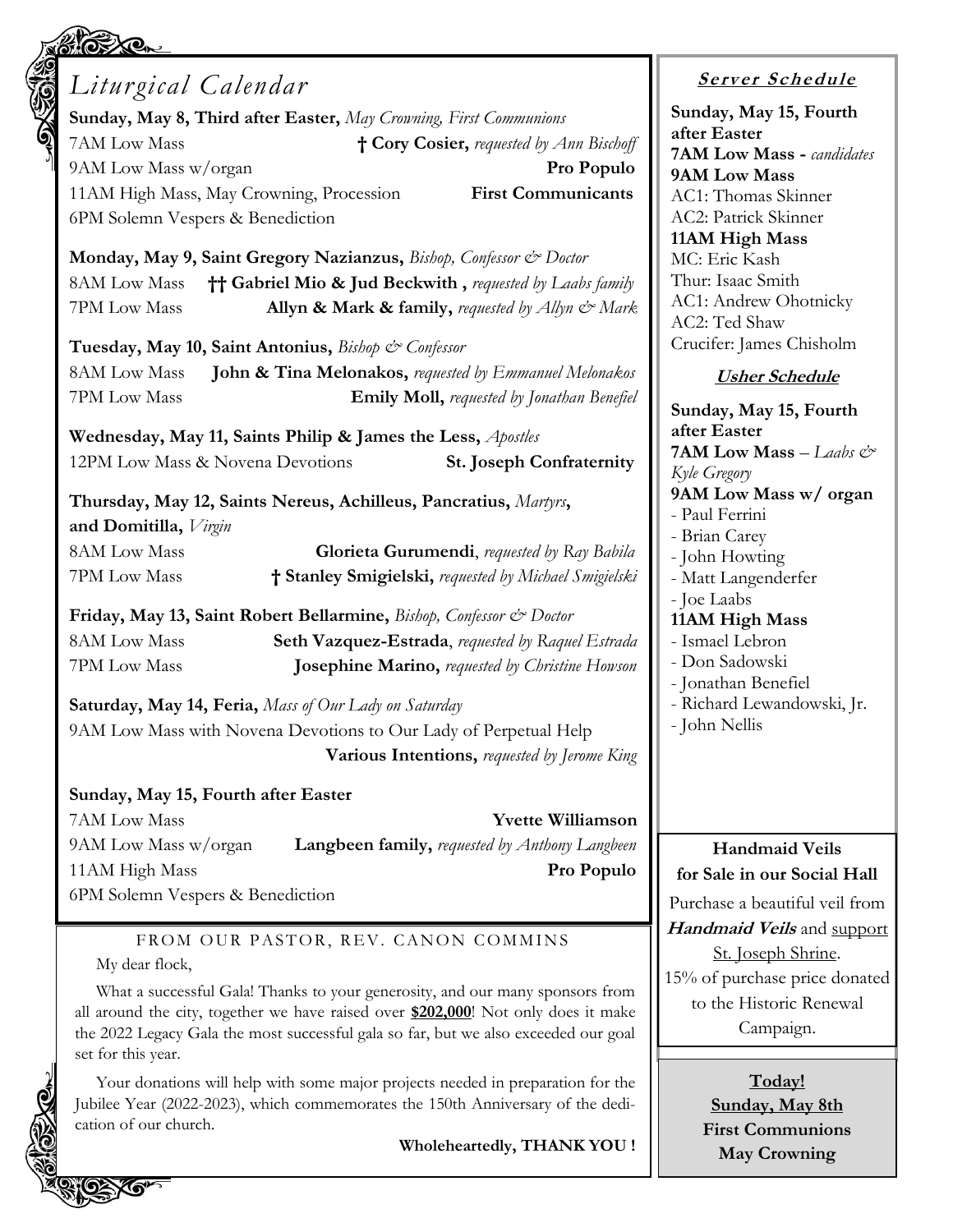#### **Calendar of Events**

#### **150TH ANNIVERSARY—PREPARATION 2022 PARISH PHOTO DIRECTORY**

Dear faithful and friends: As part of our preparation for the **150th Anniversary of the Dedication of the Church** on November 16, 1873 by Bishop Borgess, we would like to offer you the opportunity to be part of our Parish Photo Directory. This new directory will bring us together to develop new relationships, connect with our own families, with new families, and reconnect with those we haven't seen for a while.

Join us for this "Connections Event" and be part of what our Great Saint Joseph is doing right here at the Shrine!

> Schedule your **free professional photography session** with *Universal Church Directories*.

#### **Booking your time slot is easy!**

1) Go to **www.ucdir.com** and click on Photography Appointment Scheduling log in.

2) Enter **MI1645** in the church code field. 3) Enter **'photos'** in the password field.

\*\*\* Photos will be taken at St Joseph Shrine and everyone who is photographed will receive a complimentary 8x10 portrait and a parish directory. \*\*\*

**Questions**? Call or email Cynthia Burley: joscynburley@gmail.com | 718-419-1166.

#### **St. Joseph Confraternity**

Enroll a loved one in a year's worth of Wednesday Novena Masses! *Forms in Vestibule*. **TODAY! May 8, Mother's Day, First Communions, May Crowning** at 11AM Mass followed by a **Rosary Procession,** Reception for First Communicants and their families in the Social Hall.

**Wednesday, May 11,** Children's Catechism Class in Social Hall at 7PM.

**Saturday, May 14,** Sursum Corda at 12 Noon. Book study and short talk.

**Sunday, May 15, Eastern Market Flower Day, SHRINE OPEN HOUSE**. Confirmation Class in Rectory basement classroom after 11AM Mass.

**Wednesday, May 18,** Teenage Catechism Class in Social Hall at 7PM. Last class of the year!

**Friday, May 20,** 6PM Holy Hour, 7PM Low Mass, 8PM Aquinas Night in Social Hall. Topic: **Heaven for Those Who Accept It**.

**Sunday, May 22,** Lesson in Liturgy in Social Hall after 11AM Mass.

**Wednesday, May 25,** Children's Catechism Class in Social Hall at 7PM. Last class of the year!

**Thursday, May 26,** Feast of the Ascension of Our Lord. 8AM Low Mass, 7PM High Mass.

**Sunday, May 29,** Confirmation class in Rectory basement classroom after 11AM Mass.

**Monday, May 30,** Memorial Day Low Masses at 8AM and 7PM.